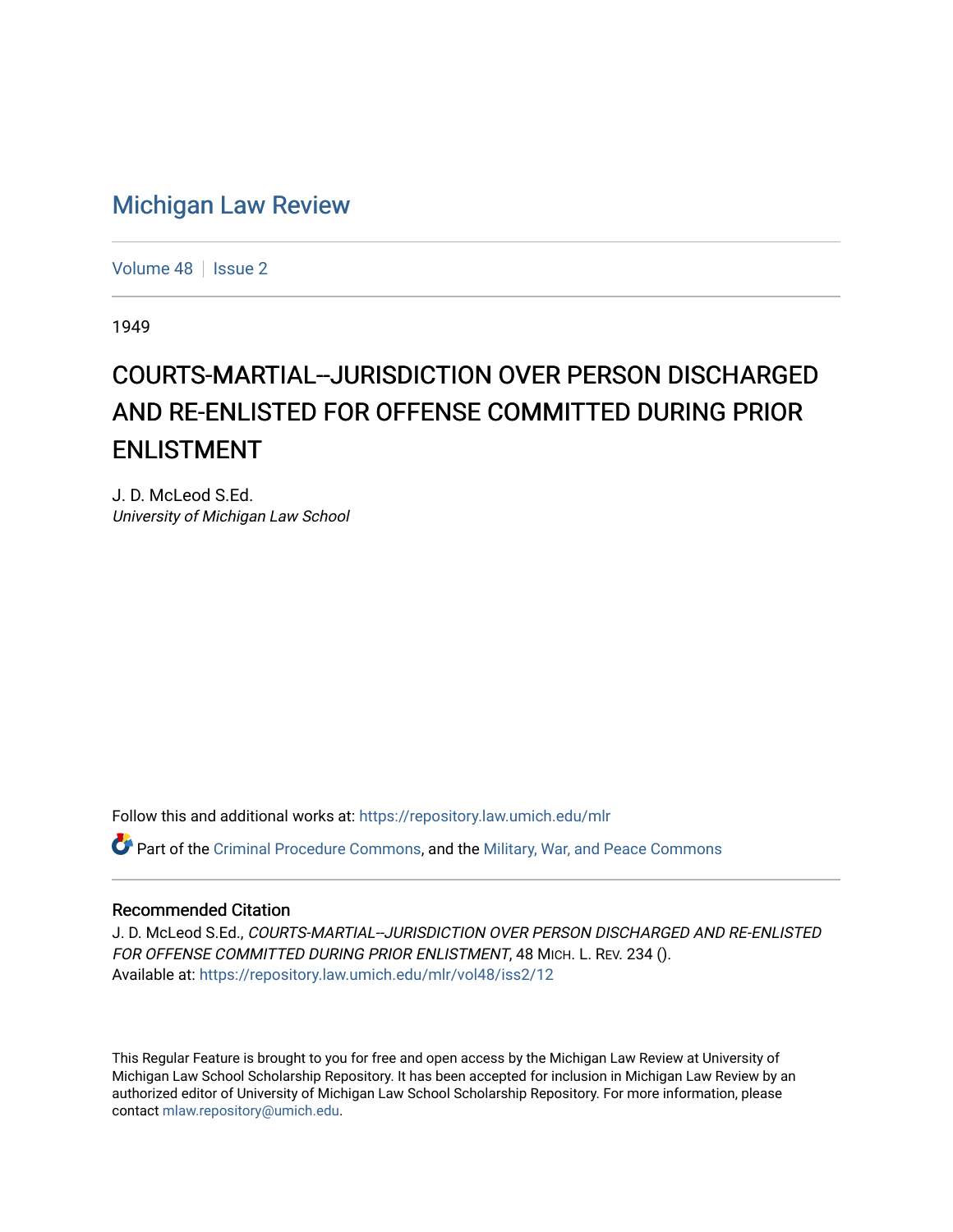COURTS-MARTIAL-JURISDICTION OVER PERSON DISCHARGED AND RE-ENLISTED FOR OFFENSE COMMITTED DURING PRIOR ENLISTMENT-Petitioner, a chief petty officer in the Navy was honorably discharged on March 26, 1946, and re-enlisted on the following day. In 1947, he was tried by court-martial and convicted of cruelty, during his prior period-of service, to persons subject to his orders.1 The District Court sustained his writ of habeas corpus on the ground that the court- martial had no jurisdiction;<sup>2</sup> the Circuit Court of Appeals reversed.<sup>3</sup> On certiorari to the Supreme Court of the United States, *held,* the court-martial had no jurisdiction to try petitioner for an offense committed prior to his discharge and re-enlistment. *United. States ex rel. Hirshberg* v. *Cooke,* 336 U.S. 210, 69 S.Ct. 530 (1949).

Courts-martial possess a special and limited statutory jurisdiction<sup>4</sup> which is subject to collateral attack.<sup>5</sup> A statutory foundation for the claimed jurisdiction must be demonstrated.6 The statutory language, "in the Navy," which was relied

lArt. 8 (Second), A.G.N., 12 Stat. L. 600 (1862), 34 U.S.C. (1946) §1200. "Such punishment as a court-martial may adjudge may be inflicted on any person in the Navy  $\ldots$ [who is] guilty of cruelty toward, or oppression or maltreatment of, any person subject to his orders.''

<sup>2</sup>United States ex rel. Hirshberg v. Malanaphy, (D.C. N.Y. 1947) 73 F. Supp. 990.

s United States ex rel. Hirshberg v. Malanaphy, (C.C.A. 2d, 1948) 168 F. (2d) 503. 4 Congressional power to legislate in this field is based on U.S. Const., Art. I, §8. The guarantees of the Fifth Amendment do not apply to "cases arising in the land or naval forces, or in the Militia, when in actual service in time of War or public danger."

<sup>5</sup>Rosborough v. Rossell, (C.C.A. 1st, 1945) 150 F. (2d) 809; Collins v. McDonald, 258 U.S. 416, 42 S.Ct. 326 (1922); Givens v. Zerbst, 255 U.S. 11, 41 S.Ct. 227 (1921).

<sup>6</sup>McCune v. Kilpatrick, (D.C. Va. 1943) 53 F. Supp. 80; 22 Op. Atty. Gen. 137 (1900) (consent of accused does not confer jurisdiction); Ver Mehren v. Sirmyer, (C.C.A. 8th, 1929) 36 F. (2d) 876.